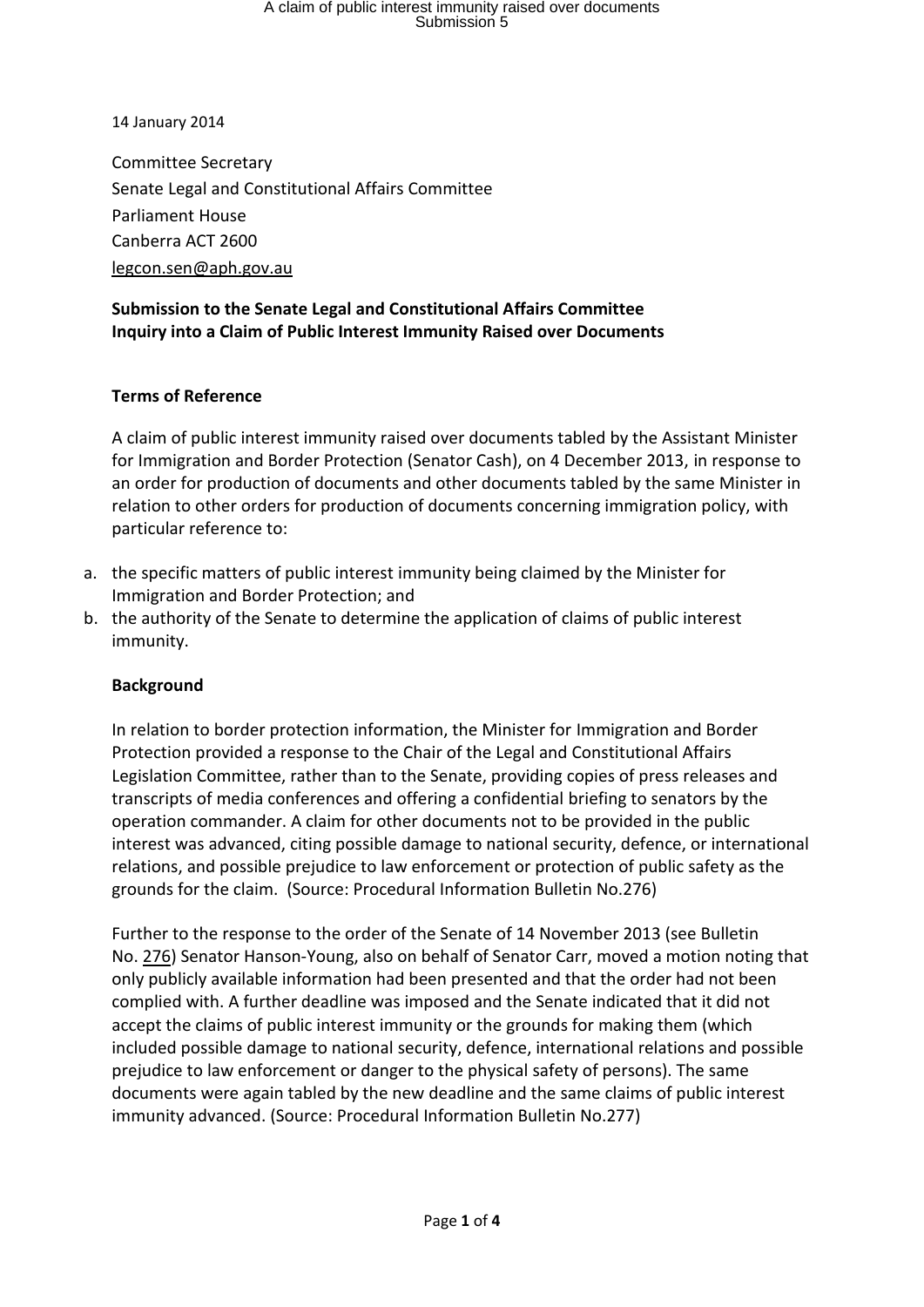### **Enough of Executive Arrogance?: Egan v Chadwick and Others**

Harry Evans posed the question above in an article published in the Constitutional Law and Policy Review in May 1999. Quoting Spigelman CJ in *Egan v Chadwick and others* (1999) NSWCA 176 (10 June 1999), the further question was asked:

*Is it reasonably necessary for the proper exercise of the functions of the Legislative Council of New South Wales, for its power to require production of documents to extend to documents which, at common law, would be protected from disclosure on the grounds of legal professional privilege or public interest immunity?*

The majority judgement, upon a comprehensive study of precedents, thought to impose one restriction upon the council's powers. That is, as responsible government requires the collective responsibility of cabinet and the confidentiality of cabinet deliberations, the council may not require the production of documents which record the deliberations of cabinet. Evans noted however that Ministers cannot simply turn all documents into cabinet documents "by wheeling them through a cabinet meeting".

Furthermore, Evans pointed out by quoting the other Justice Priestley JA that:

*Every act of the Executive in carrying out its functions is paid for by public money. Every document for which the Executive claims legal professional privilege or public interest immunity must have come into existence through an outlay of public money, and for public purposes.… notwithstanding the great respect that must be paid to such incidents of responsible government as cabinet confidentiality and collective responsibility, no legal right to absolute secrecy is given to any group of men and women in government, the possibility of accountability can never be kept out of mind, and this can only be to the benefit of the people of a truly representative democracy.*

Source: [http://www.aph.gov.au/binaries/senate/pubs/pops/pop52/13\\_enough\\_of\\_executive\\_arrogance.pdf](http://www.aph.gov.au/binaries/senate/pubs/pops/pop52/13_enough_of_executive_arrogance.pdf)

### **What has the Federal Court recently said on a Claim of Public Interest Immunity?**

*In CAMPBELL & ANOR v AUSTRALIAN CRIME COMMISSION* [\[2013\] FCCA 2085](http://www.austlii.edu.au/au/cases/cth/FCCA/2013/2085.html) *the court on the topic of* public interest immunity said [at para.33] " the Court will not order the production of a document, although relevant and otherwise admissible, if its disclosure would be injurious to the public interest: *Sankey v Whitlam*[\[1978\] HCA 43;](http://www.austlii.edu.au/au/cases/cth/HCA/1978/43.html) [\(1978\) 142 CLR](http://www.austlii.edu.au/cgi-bin/LawCite?cit=%281978%29%20142%20CLR%201)  [1](http://www.austlii.edu.au/cgi-bin/LawCite?cit=%281978%29%20142%20CLR%201) at 38".

Furthermore, [at para.33] referencing *Police Federation of Australia v Nixon* [\[2011\] FCAFC](http://www.austlii.edu.au/au/cases/cth/FCAFC/2011/161.html)  [161;](http://www.austlii.edu.au/au/cases/cth/FCAFC/2011/161.html) [\(2011\) 198 FCR 267](http://www.austlii.edu.au/cgi-bin/LawCite?cit=%282011%29%20198%20FCR%20267) "the Full Court of the Federal Court described the steps a court should take when deciding a claim for public interest immunity:

*... When a claim of public interest immunity is made, the Court must embark upon a three stage process. It must:*

*1. determine whether there is a public interest in the disclosure of the information in question;*

*2. determine whether there is a public interest in the non-disclosure of the information in*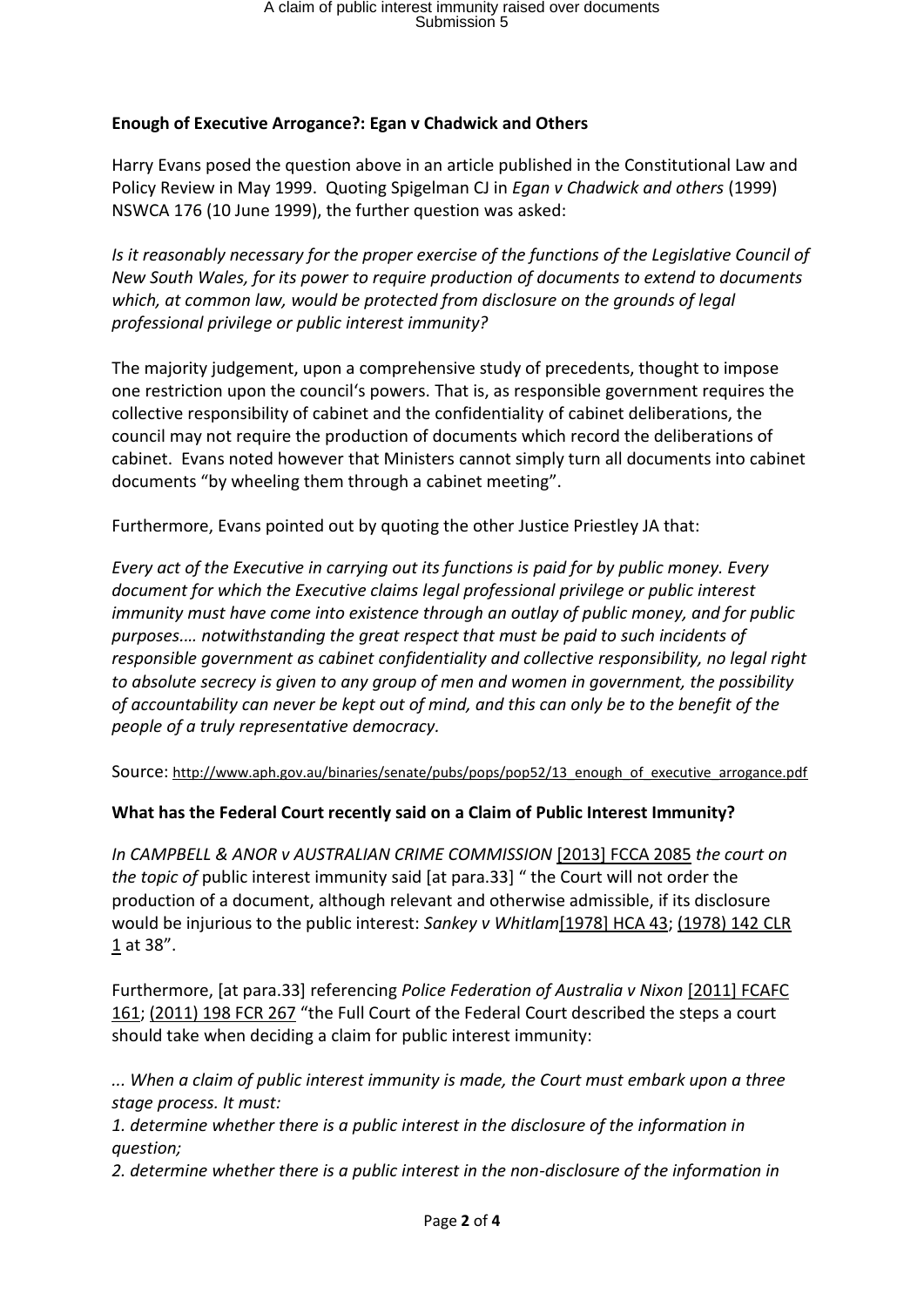# A claim of public interest immunity raised over documents Submission 5

*question; and*

*3. if there are public interests both for and against disclosure, balance the public interest in disclosure against the public interest in non-disclosure, in order to decide whether or not the information should be disclosed.* (at 287 [81])"

### **Secrecy provisions: Policy and practice**

The Hon Justice SC Kenny examined the topic above during a speech given on 24 March 2011, as published (FCA) [2011] FedJSchol 10

Paraphrasing the Hon Justice, "*in order to appreciate the role that these secrecy provisions will play in the foreseeable future, it is instructive to refer to history. There have been three major recent developments.*

Firstly, open government. It is in *"some kind or another, here to stay for the foreseeable future. If openness in government is desirable, however, it cannot be entirely unlimited. Secrecy too is essential to governing in some circumstances. The difficult question is just how to strike the balance".*

Secondly, the widespread use of the Internet. Noting that *"much Commonwealth information is readily available through search engines that locate it in minutes. This makes public access to government information practicable, cheap, and efficient".*

Thirdly, globalisation. Noting that *"article 19 of the International Covenant on Civil and Political Rights apparently requires that secrecy provisions be of a specific kind, made in pursuit of a legitimate end and proportionate to that end, in order to be a justifiable restriction on the right to freedom of expression".* So it is *"clear enough that (this) has the potential to affect domestic attitudes to what is and is not permissible with respect to government secrecy".*

Finally, WikiLeaks. It *"has brought the issue of government secrecy into the limelight; and has galvanized opinions across the generations and sectors of society".* In conclusion, *"secrecy provisions can have an important role to play in effective governance, but that their retention depends upon some principled justification compatible with the contemporary conception of participatory democracy".*

### **Recent 'On-Water' Developments**

As reported in The Australian newspaper (8 – 11 January 2014), two asylum boats were recently either turned back or towed back from Australia's territorial seas near Melville island and Ashmore islands to the edge of the Indonesia's territorial seas near Rote Island.

What certainly invites valid parliamentary discussion with disclosure of documents is the reported towbacks/turnarounds from the edge of Australia's Contiguous Zone, 24 nautical miles (nm) offshore, then across the High Seas right up to the edge of Indonesia's Territorial Sea, 12 nm off Rote Island. A point of clarity: Australia (as does Indonesia) has sovereignty